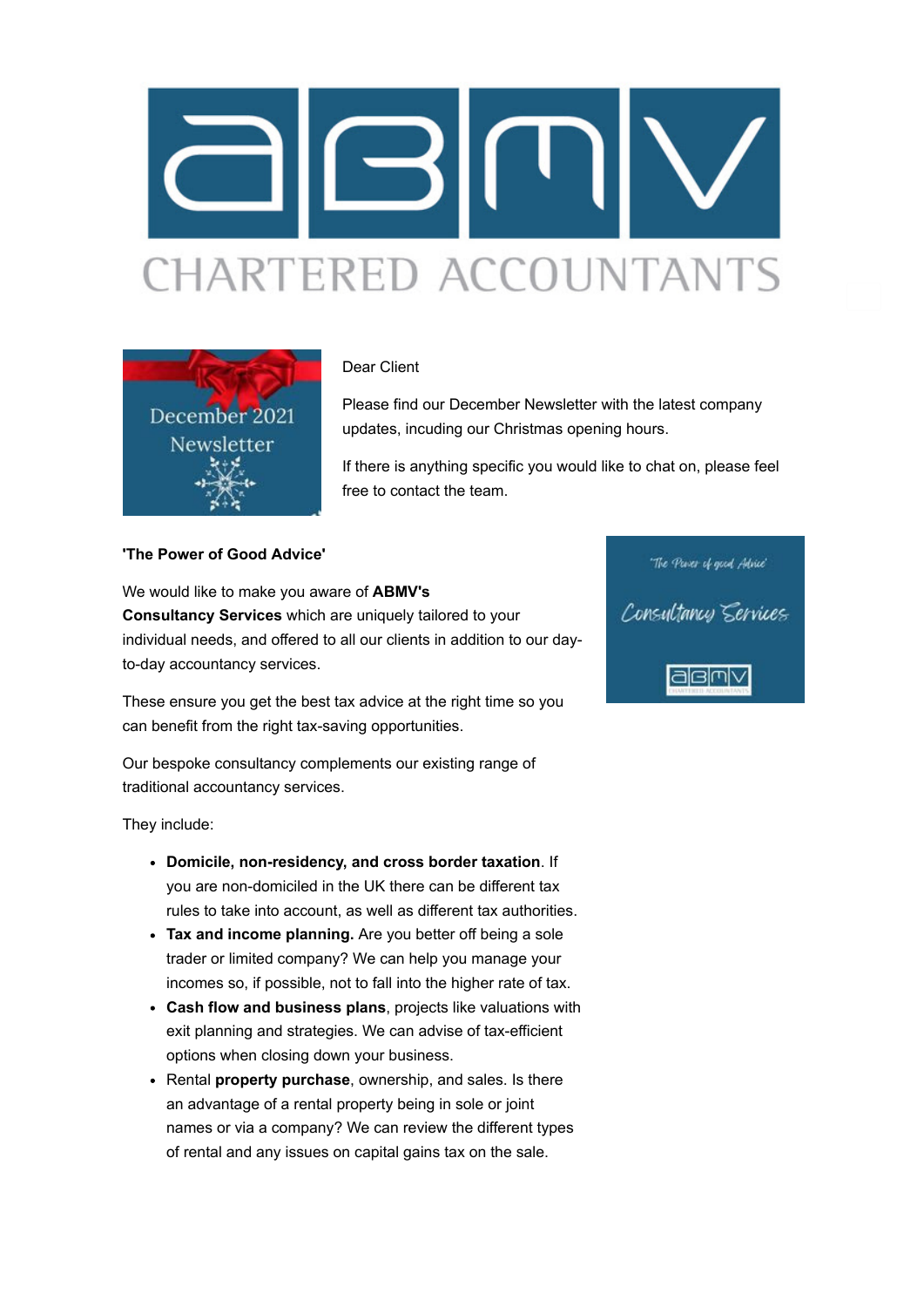

In addition, our sister company, Transworld Business Advisors, Kent offers business brokerage services to anyone looking to sell their business. The new year might be the right time for you to consider this.

They offer a no-obligation free valuation, with a no-fee no-sale basis.

If you are considering selling your business please feel free to let us know and we will make an introduction.

Over the next 5 years, MTD will be mandated to all companies regarding not only their personal tax but also corporation tax.

This is a huge step forward and you are not alone.



ABMV will ensure that this transaction is as smooth and streamline for your company as possible.

ABMV have partnered with Xero and our staff are 100% @Xero certified.

Be assured we are here to help and guide you through moving your business forward.

If you would like to talk through this transition we can set up a meeting either in the office here in Tonbridge, at your own office or a video link if that's easier.



### **ABMV in the Community**

ABMV has been pleased to be supporting this wonderful local initiative being part of the magic of Christmas with 'Castlemas'.

It's not too late to go along as it is running until 19th December at Tonbridge Castle. You can go shopping at Mistletoe Town, see a show at The Igloo Theatre or perhaps take the children to visit Santa in his Grotto.

Please go along and support, enjoy some festive magic right on your doorstep.

[www.castlemas.com](http://click.maildeliveri.es/ls/click?upn=lWC0NbS1e7bZVv6t45RFx9ImcKo6WZW435Ws4ryTAm8iqsjr0wHvF7dz3q8r8RatzuU0pDTXXe6vbqzmZIXJJz-2FEadOGat3Jmq2Ag-2BiLPQsW2MAzWjD-2B2c2WuJlbK7C1LrNPe1UxQbyGZFbXS0CIuQ-3D-3DUT8U_USJ5cDpdc-2FIGgHW-2Bos8LhgTFSGdJa3tbOc3TNFu4j2C-2FReRJ5EVaxcLSf0PCOKgqz9bJnn0PdGF7TQve4PScPa7NthKmWCPBp8stJO7dx35vwpBvakyJvRebAwRMJSYRqzpYM-2F6arfmEl4lV-2BE9wLSL0jkWszbFVGMxcdgIfyayo3XZrqXMr5kXmFL3roUWxWmokOim1gFRw77j4RbBfJiha8G7jxBZlUMD7rlLXV-2Fu-2BNYggcbQ-2FnTCUqAgTDAAkqSA7-2Faf8Be9Q30IUgJiSIRb7oWCIwMwLOrEUMZjAckEaaMqE9hsN0bzmXy-2F87Zl1)

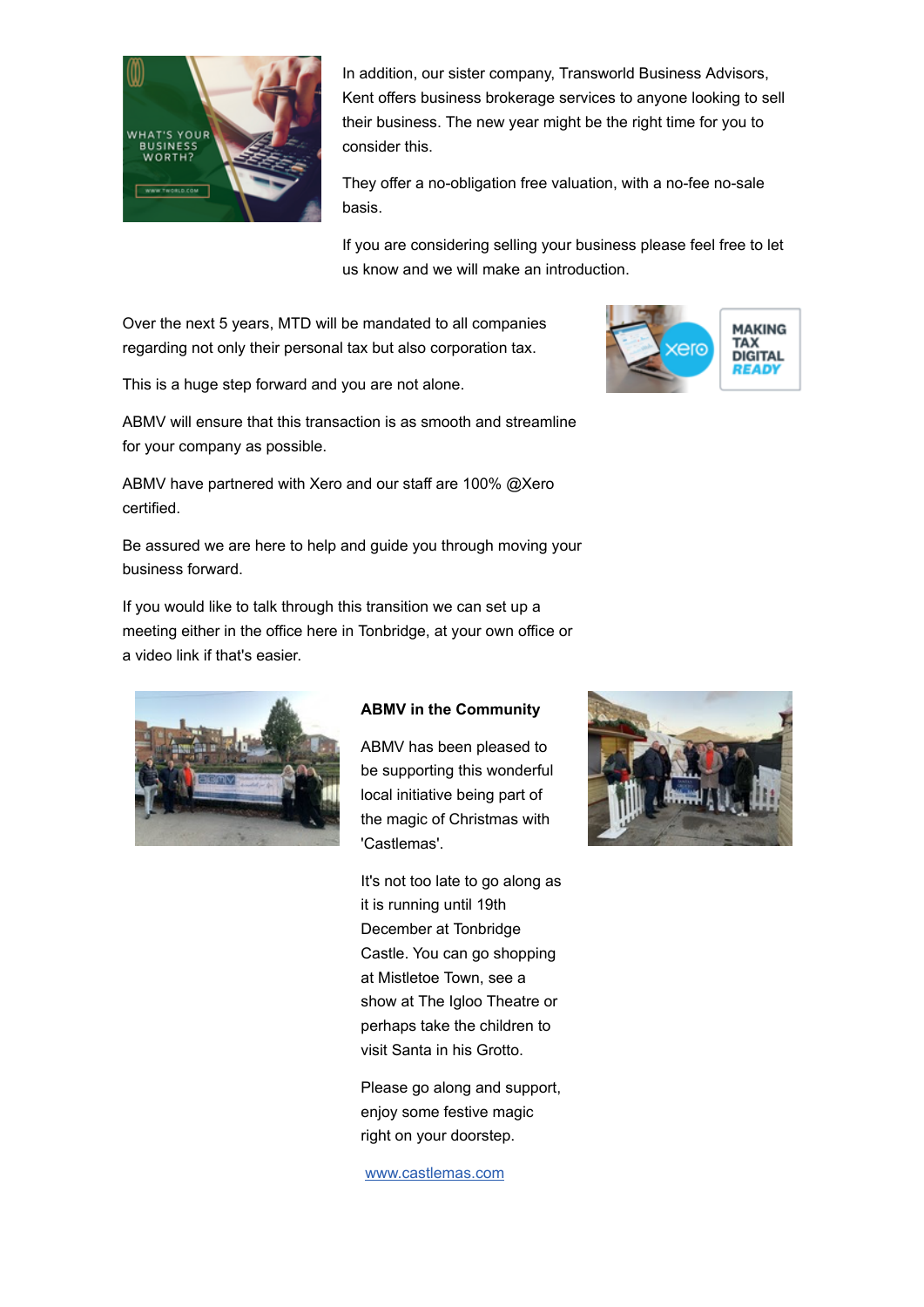

## **Be Your Own Boss With a Transworld Franchise**

# **FOR SALE - Transworld Business Advisor Franchisees East & North Kent ME & CT Postcodes**

A fantastic local business broker franchise opportunity has just become available within our sister business Transworld Kent. If you're wondering whether Transworld Business Advisors is the right franchise for you, one of your hesitations may be around how our franchise model works.

Join the elite Transworld Business Advisors for a flexible, affordable, profitable business opportunity. As a trusted global franchise brand, we provide the training, support, and systems designed to enable you to deliver quality services as an exceptional business broker. Get in touch on [01732 317035](glocom://01732317035)

**Christmas Opening Hours** We will be closed Christmas Eve but reopen the 29th, 30th and 31st December  $10am - 3pm$ 

We will then be back on Tuesday 4th January.